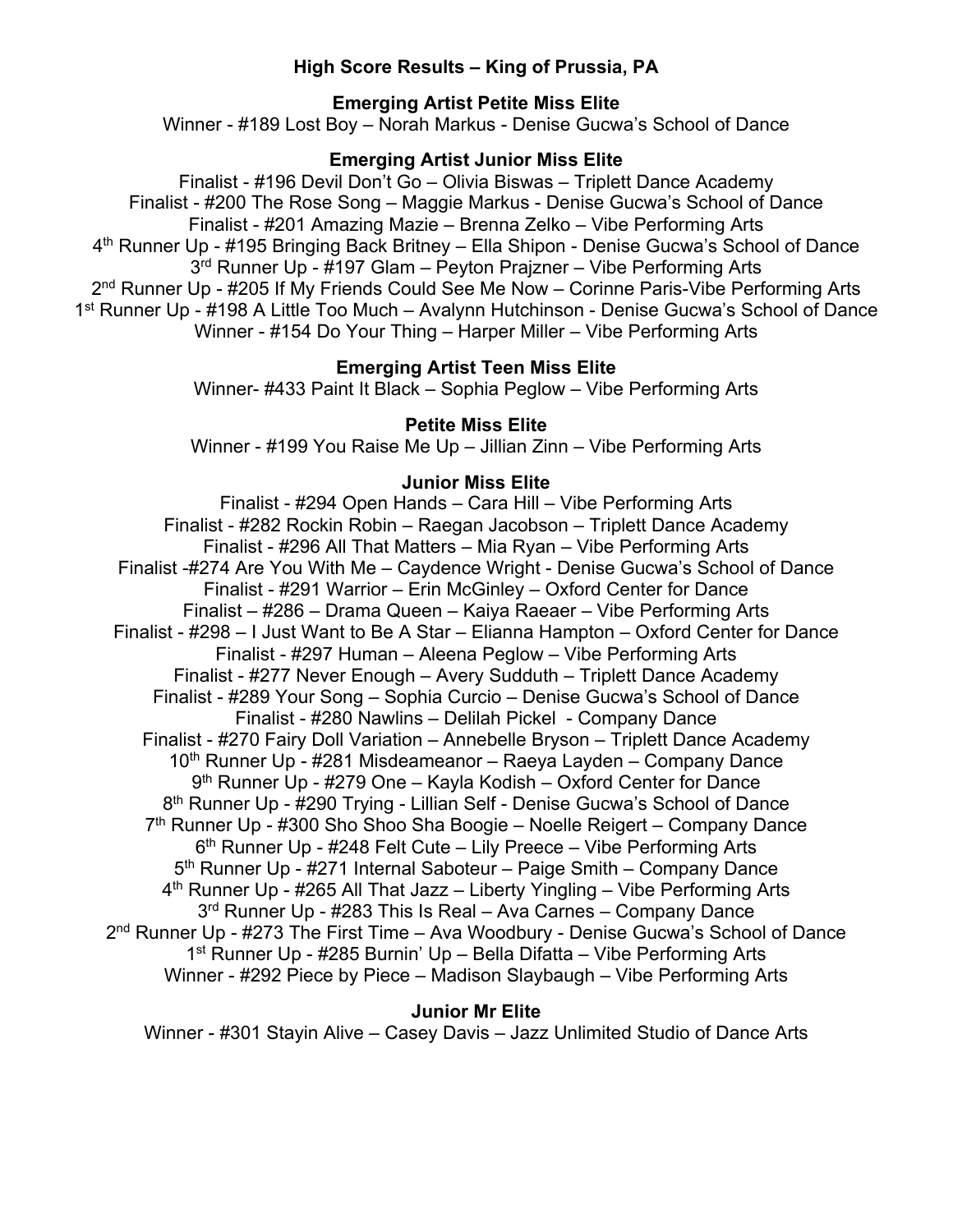## **Teen Miss Elite**

Finalist - #42 Money – Avery Lasky – Denise Gucwa's School of Dance Finalist - #41.1 Kill The Lights – Ani Axelrod – Zero Gravity Dance Company Finalist - #26.1 Not A Game – Peyton Deery – Zero Gravity Dance Company Finalist - #68 Hustler – Gabriella Harkins – Triplett Dance Academy Finalist - #54 Shallow – Audrey Hughes – Denise Gucwa's School of Dance Finalist - #19 Paper Planes – Ashley Holt – Triplett Dance Academy 10th Runner Up - #58 Don't Wanna Think – Julie Kint – Vibe Performing Arts 9<sup>th</sup> Runner Up - #56 When We're Older – Haley Ricko – Denise Gucwa's School of Dance 8th Runner Up - #27 No Problem – Kendall Deshong – Vibe Performing Arts  $7<sup>th</sup>$  Runner Up - #15 I Started – Sylvia Leonard – Company Dance  $6<sup>th</sup>$  Runner Up - #18 What Is Love – Brigid Falese – Triplett Dance Academy 5<sup>th</sup> Runner Up - #63 Let's Be Bad - Lala Williams – Oxford Center For Dance 4th Runner Up - #65 Flashing Lights – Jessica Freedman – Denise Gucwa's School of Dance 3rd Runner Up - #6*9* Sound of Silence – Rebekah Nimeroff – Triplett Dance Academy  $2<sup>nd</sup>$  Runner Up - #17 Rescue – Isabella Dickson – Triplett Dance Academy 1<sup>st</sup> Runner Up - #16 Frekwency – Gianna Meley – Company Dance Winner - #57 Whistle Down The Way – Ava Maurer – Company Dance

## **Miss Elite**

5<sup>th</sup> Runner Up- #104 G Wagon – Lilly Essis - Company Dance  $4<sup>th</sup>$  Runner Up - #100 Stand Up – Jayla Tate-Harding – Company Dance 3<sup>rd</sup> Runner Up - #102 Still In Love – Madison Buckley- Vibe Performing Arts 2<sup>nd</sup> Runner Up - #121 Total Eclipse of The Heart – Ella Schran – Denise Gucwa's School of Dance 1st Runner Up - #101 Shout – Kiersten White – Jazz Unlimited Studio of Dance Arts Winner - #99 Send In The Clowns – Sophia Destasio – Jazz Unlimited of Dance Arts

# **Mini Girl Photogenic**

Winner - #131 Aubrey Tumolo – Oxford Center for Dance

### **Young Girl Photogenic**

3<sup>rd</sup> Runner Up - #300 Ellanna Hampton – Oxford Center for Dance 2<sup>nd</sup> Runner Up - #131.1 Lily Herron - Denise Gucwa's School of Dance 1<sup>st</sup> Runner Up - #304 Lily Preece – Vibe Performing Arts Winner - #131.2 Avalynn Hutchinson - Denise Gucwa's School of Dance

#### **Teen Girl Photogenic**

Winner - #343 Josie Salve – Oxford Center for Dance

## **Mini Recreational Solo**

 $6<sup>th</sup>$  Place - #193 Fancy – Aubrey Tumolo – Oxford Center for Dance 5th Place - #182 Neverland – Mikinley Blankenship – Vibe Performing Arts 4th Place - #175 Light It Up – Harper Ryan – Synergy Dance Center 3<sup>rd</sup> Place - #178 Play That Sax – Ava Rife – Vibe Performing Arts 2<sup>nd</sup> Place -#176 Stupid Cupid – Millie Yingling – Vibe Performing Arts 1<sup>st</sup> Place - #177 Super C-U-T-E – Emeline Hause – Vibe Performing Arts

#### **Mini Intermediate Solo**

4th Place - #187 Material Girl – Madisyn Matthews – Oxford Center for Dance 3rd Place - #188 Born To Entertain – Grace Beard – Oxford Center for Dance 2nd Place - #186 It's All About Me – Olivia Jones – Oxford Center for Dance 1st Place - #189 Lost Boy – Norah Markus - Denise Gucwa's School of Dance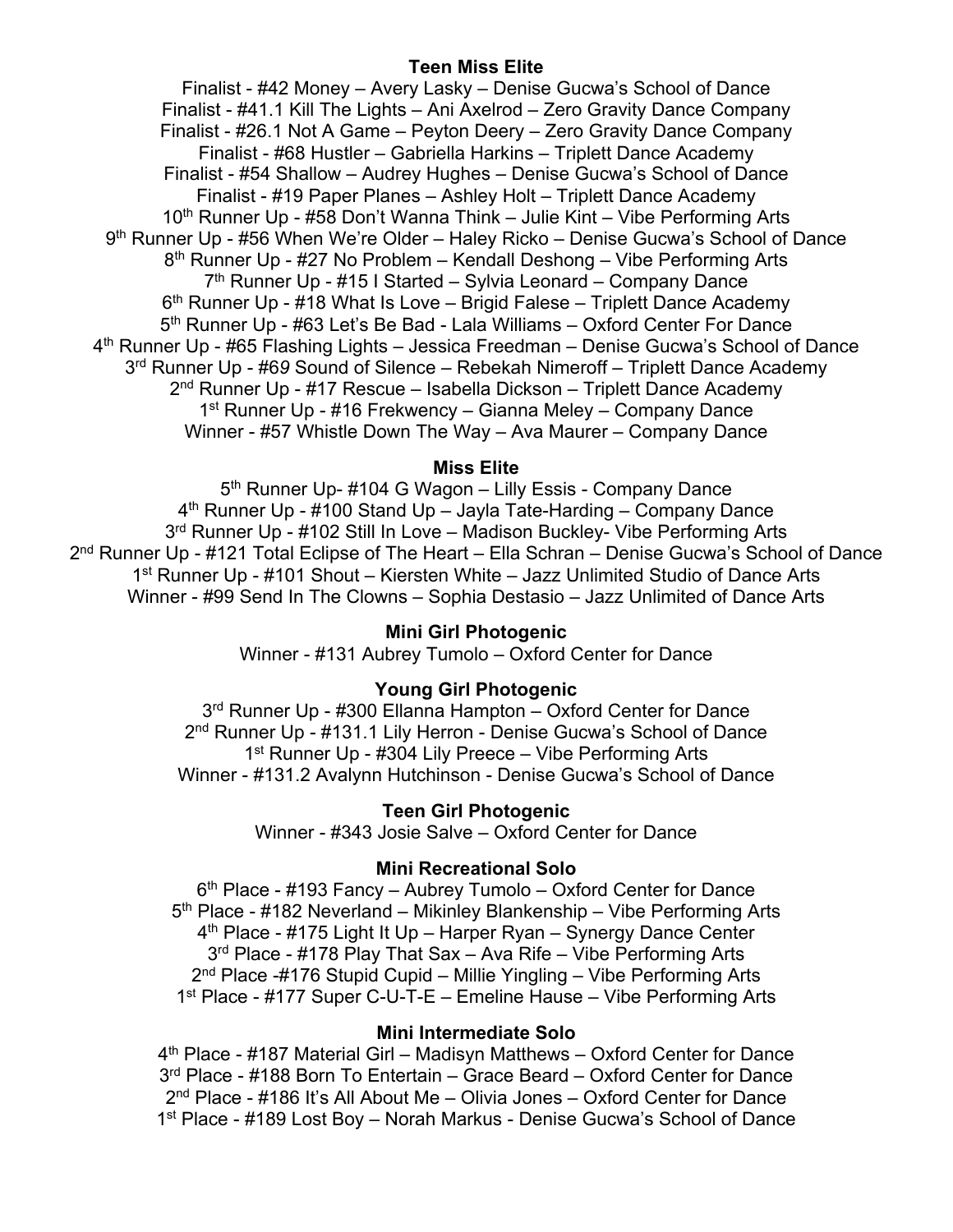# **Mini Competitive Solo**

 $2<sup>nd</sup> Place – #192Bad To The Bone – Zoe Hertz – Vibe Performing Arts$ 1<sup>st</sup> Place - #199 You Raise Me Up – Jillian Zinn – Vibe Performing Arts

# **Young Recreational Solo**

8<sup>th</sup> Place - #133 King Of Pop – Arianna Slaughter – Zero Gravity Dance Company 7<sup>th</sup> Place - #139 Like My Mother Does – Sophia Gastley – Vibe Performing Arts  $6<sup>th</sup>$  Place - #135 Confident – Chasity Smith – Vibe Performing Arts 5th Place - #138 This Is Me – Isabella Rosensteel – Vibe Performing Arts 4<sup>th</sup> Place - #136 Everybody Wants To Rule The World – Leah Wagner – Vibe Performing Arts 3<sup>rd</sup> Place - #134 Tippy Toes – Kendra Cummings – Katie's Dance Academy 2nd Place - #132 Autumn – Tessa Lautenslager – Vibe Performing Arts 1<sup>st</sup> Place - #137 Days Like This – Natalie Fonseca – Vibe Performing Arts

# **Young Intermediate Solo**

 $10<sup>th</sup>$  Place - #156 Dream It Possible – Aria McGill – Synergy Dance Center 10<sup>th</sup> Place - #205 If My Friends Could See Me Now – Corinne Paris – Vibe Performing Arts 9<sup>th</sup> Place - #150 Dive In The Pool – Kelsey Monroe – Libra Dance Studio 8th Place- #161 Goin' In – Kayla Pearson – Katie's Dance Academy 7<sup>th</sup> Place - #151 That's My Girl – Reese Hitner – Synergy Dance Center 6th Place - #198 A Little Too Much – Avalynn Hutchinson - Denise Gucwa's School of Dance 5th Place - #147 Globetrotter – Cianna Thompson – Libra Dance Studio LLC 4<sup>th</sup> Place - #149 Bad – Liv Steinberg – Zero Gravity Dance Company 3<sup>rd</sup> Place - #157 Survive – Victoria Covington – Vibe Performing Arts 2nd Place - #146 Little Voice – Madison Knorr – Katie's Dance Academy 1<sup>st</sup> Place - #154 Do Your Thing – Harper Miller – Vibe Performing Arts

# **Young Competitive Solo**

10<sup>th</sup> Place - #290 Trying - Lillian Self - Denise Gucwa's School of Dance 9th Place - #300 Shoo Shoo Sha Boogie – Noelle Reigert – Company Dance 8<sup>th</sup> Place - #248 Felt Cute – Lily Preece – Vibe Performing Arts  $7<sup>th</sup>$  Place - #271 Internal Saboteur – Paige Smith – Company Dance  $6<sup>th</sup>$  Place - #265 All That Jazz – Liberty Yingling – Vibe Performing Arts 5<sup>th</sup> Place -#283 This Is Real – Ava Carnes – Company Dance 4th Place - #273 The First Time – Ava Woodbury - Denise Gucwa's School of Dance 3<sup>rd</sup> Place - #285 Burnin Up - Bella Difatta - Vibe Performing Arts 2<sup>nd</sup> Place - #292 Piece By Piece – Madison Slaybaugh – Vibe Performing Arts 1st Place - #254 For You – Erin Conaghan – Libra Dance Studio LLC

# **Teen Recreational Solo**

2nd Place - #348 Glamorous – Jordan Meyer – Company Dance 1<sup>st</sup> Place - #350 Man Eater – Diana Torres – Company Dance

# **Teen Intermediate Solo**

10<sup>th</sup> Place - #424 Madhouse- Alexandria Smith – Vibe Performing Arts 9<sup>th</sup> Place #439 Hold Onto Me – Campbell Wright – Denise Gucwa's School of Dance 8<sup>th</sup> Place - #423 Control – Abbe Hilbert – Katie's Dance Academy 7<sup>th</sup> Place - #420 If You Want Love – Grace Lomas – Denise Gucwa's School of Dance 6th Place - #436 Dynasty – Ava Miller – Denise Gucwa's School of Dance 5<sup>th</sup> Place - #450 Grown – Regan Cloney – Katie's Dance Academy 4th Place - #425 Got It In You – Addison Hopkins – Katie Dance Academy 3<sup>rd</sup> Place - #440 Wake Me Up – Catalina Lesher – Zero Gravity Dance Company 2<sup>nd</sup> Place - #418 Bruises – Rylin Benner – Synergy Dance Center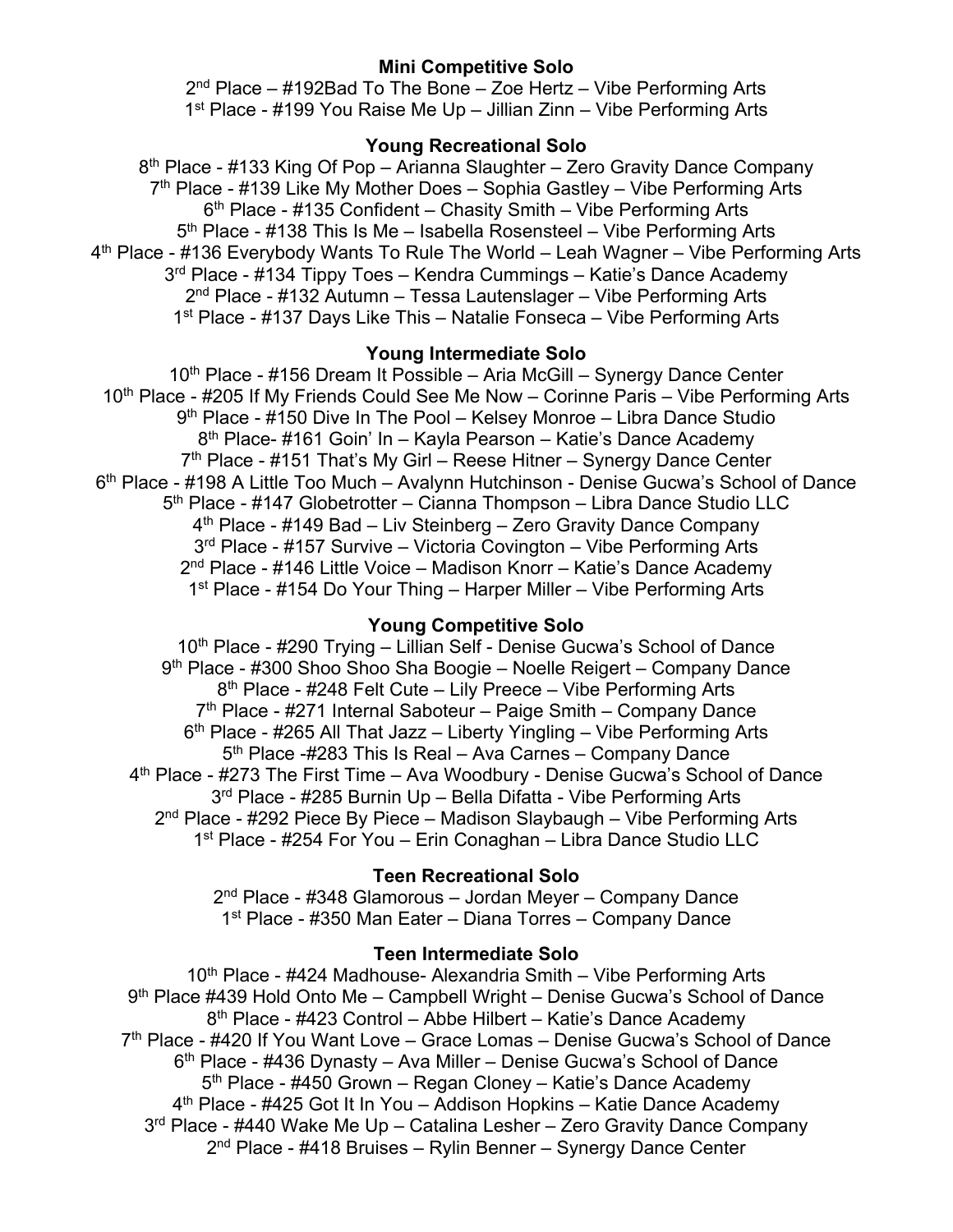1st Place - #437 No Day But Today – Calea Williams – Katie's Dance Academy

## **Teen Competitive Solo**

 $10<sup>th</sup>$  Place - #18 What Is Love – Brigid Falese – Triplett Dance Academy 9th Place - #63 Let's Be Bad – Lala Williams – Oxford Center for Dance 8th Place - #6 Fall – Mia Sparango – Denise Gucwa's School of Dance  $7<sup>th</sup>$  Place - #65 Flashing Lights – Jessica Freedman – Denise Gucwa's School of Dance 6th Place - #45 All Gone (No Escape) – Edie Crandall – Denise Gucwa's School of Dance 6th Place - #59 Sound of Silence – Rebekah Nimeroff – Triplett Dance Academy 5<sup>th</sup> Place - #17 Rescue – Isabella Dickson – Triplett Dance Academy  $4<sup>th</sup>$  Place - #16 Frekwency – Gianna Meley – Company Dance 3<sup>rd</sup> Place - #10 Crazy – Haylie Jost – Pennsylvania Academy of Dance Arts  $2<sup>nd</sup>$  Place - #57 Whistle Down The Way – Ava Maurer – Company Dance 1<sup>st</sup> Place - #64 The Warrior – Alyssa Maurer – Premiere Dance Studio

# **Senior Recreational Solo**

1st Place - #417 First Man – Morgan Anders – Premiere Dance Studio

### **Senior Intermediate Solo**

10<sup>th</sup> Place - #453 I Don't Miss You At All – Mackenzie Kanak – Synergy Dance Center 9th Place - #458 She Used To Be Mine – Katie Burkhardt – Denise Gucwa's School of Dance 8<sup>th</sup> Place - #438 Amen – Kiara Greco – Zero Gravity Dance Company  $7<sup>th</sup>$  Place - #457 Black and Gold – Katherine Macentee – Synergy Dance Center 6<sup>th</sup> Place - #427 Don't Let Me Go – Anna Turk Karan – Zero Gravity Dance Company 5<sup>th</sup> Place - #455 Maneater – Carly Deluca – Denise Gucwa's School of Dance  $4<sup>th</sup>$  Place - #461 Zombie – Pearl Victor – Zero Gravity Dance Company 3<sup>rd</sup> Place - #447 Young and Beautiful – Natalie Fiorella – Zero Gravity Dance Company 3<sup>rd</sup> Place - #452 Body Love – Samara Brookman – Zero Gravity Dance Company 2<sup>nd</sup> Place - #454 Older – Emma Lindquist – Synergy Dance Center 1<sup>st</sup> Place - #460 Bring On The Men – Sofia Duffey – Zero Gravity Dance Company

# **Senior Competitive Solo**

10<sup>th</sup> Place - #117 Stay – Abby Durkin – Pennsylvania Academy of Dance Arts 9th Place - #129 Ain't No Sunshine – Sophia Brockson – Oxford Center for Dance 8th Place - #98 Half A Man – Madison Dillon – Vibe Performing Arts  $7<sup>th</sup>$  Place - #91 Cry Baby – Nora Elliott – Pennsylvania Academy of Dance Arts 6th Place - #78 Amen – Cameron Mondor – Denise Gucwa's School of Dance 5th Place - #101 Shout – Kiersten White – Jazz Unlimited Studio of Dance Arts 4th Place - #80 Sin In Your Skin – Jordan Dinapoli – Oxford Center for Dance 4<sup>th</sup> Place - #92 If You Need To Keep Time On Me – Mia Karalius – Pennsylvania Academy of Dance 3rd Place - #108 Proud Mary – Alexis Urbassik – Premiere Dance Studio  $2<sup>nd</sup>$  Place - #109 Put The Gun Down – Emma Singleton – Premiere Dance Studio 1st Place - #99 Send In The Clowns – Sophia Destasio – Jazz Unlimited Studio of Dance Arts

**Tiny Competitive Duo/Trio**

1<sup>st</sup> Place - #184 Queen Bee – Company Dance

# **Mini Recreational Duo/Trio**

3rd Place - #210 Shades – Vibe Performing Arts 2nd Place - #208 Amigas Cheetahs – Synergy Dance Center 1<sup>st</sup> Place - #209 Wow – Synergy Dance Center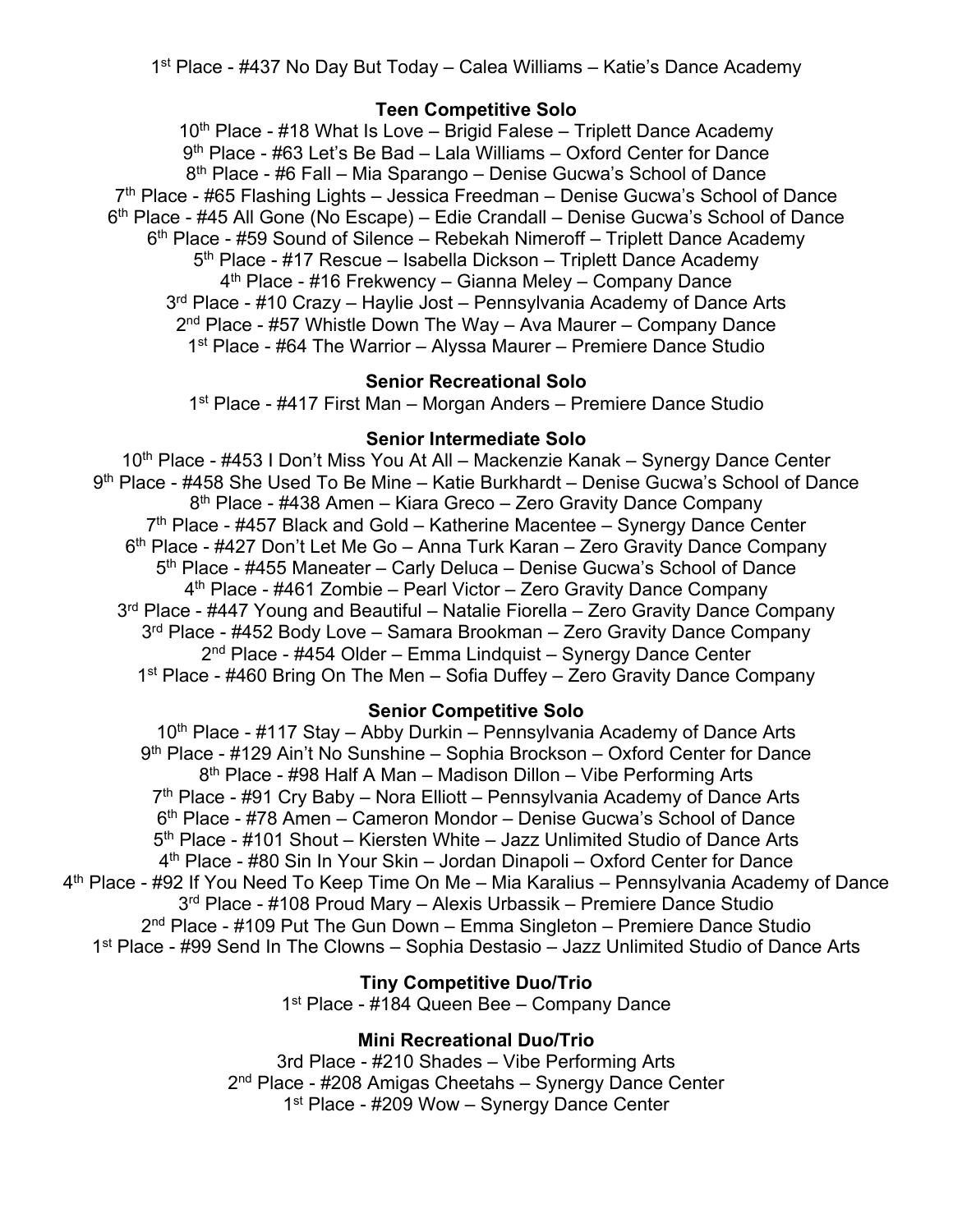### **Mini Intermediate Duo/Trio**

 $2<sup>nd</sup>$  Place - #140 Money Money Money – Oxford Center For Dance 1<sup>st</sup> Place - #141 Daughters – Pennsylvania Academy Of Dance Arts

## **Mini Competitive Duo/Trio**

1<sup>st</sup> Place - #211 Divas – Vibe Performing Arts

### **Young Recreational Duo/Trio**

2nd Place - #212 Friend Like Me – Katie's Dance Academy 1<sup>st</sup> Place- #204 Concerning Hobbits – Premiere Dance Studio

## **Young Intermediate Duo/Trio**

8<sup>th</sup> Place - #235 She-Ra – Zero Gravity Dance Company 7<sup>th</sup> Place - #234 Black Girl Magic – Synergy Dance Center 6th Place - #236 Ooh La La – Libra Dance Studio LLC 5<sup>th</sup> Place - #233 Razzle Dazzle – Triplett Dance Academy 4th Place - #216 We'll Be The Stars – Triplett Dance Academy 3<sup>rd</sup> Place - #327 Two Peas In A Pod – Pennsylvania Academy of Dance Arts 2nd Place - #230 Le Freak - Denise Gucwa's School of Dance 1<sup>st</sup> Place - #224 Sing - Libra Dance Studio LLC

#### **Young Competitive Duo/Trio**

 $10<sup>th</sup>$  Place - #328 Candyman – Triplett Dance Academy 9th Place - #340 I Can't Do It Alone – Oxford Center for Dance  $8<sup>th</sup>$  Place - #335 Glam – Pennsylvania Academy of Dance Arts 7th Place - #330 Between Friends – Company Dance  $6<sup>th</sup>$  Place - #329 The Beat – Company Dance 5<sup>th</sup> Place - #331 One Fine Day – Triplett Dance Academy 4<sup>th</sup> Place - #336 Took The Night – Vibe Performing Arts 3rd Place - #327 Touch – Denise Gucwa's School of Dance 2nd Place - #332 Charlie's Angels – Oxford Center for Dance 1<sup>st</sup> Place - #334 Momma Knows Best – Company Dance

## **Teen Intermediate Duo/Trio**

5<sup>th</sup> Place - #376 Sugar Cane – Denise Gucwa's School of Dance 4th Place - #374 I Won't – Zero Gravity Dance Company 3rd Place - #379 Supersonic – Katie's Dance Academy 2<sup>nd</sup> Place - #375 Bored – Synergy Dance Center 1st Place - #376.1 Smoke Signals – Denise Gucwa's School of Dance

### **Teen Competitive Duo/Trio**

 $10<sup>th</sup>$  Place - #501 Incomplete – Oxford Center of Dance 9th Place - #509 Ashes – Triplett Dance Academy 8<sup>th</sup> Place - #500 Rain Dance – Oxford Center of Dance  $7<sup>th</sup>$  Place - #510 #Accidentlysent – Company Dance  $6<sup>th</sup>$  Place - #506 Leave The Light On – Vibe Performing Arts 5<sup>th</sup> Place - #499 Where I Stand – Triplett Dance Academy 4th Place - #497 Sally's Pigeons – Company Dance 3<sup>rd</sup> Place - #502 Bring On The Men – Triplett Dance Academy 2nd Place - #498 Someone To Stay – Denise Guwca's School of Dance 1<sup>st</sup> Place - #505 Are You That Somebody – Company Dance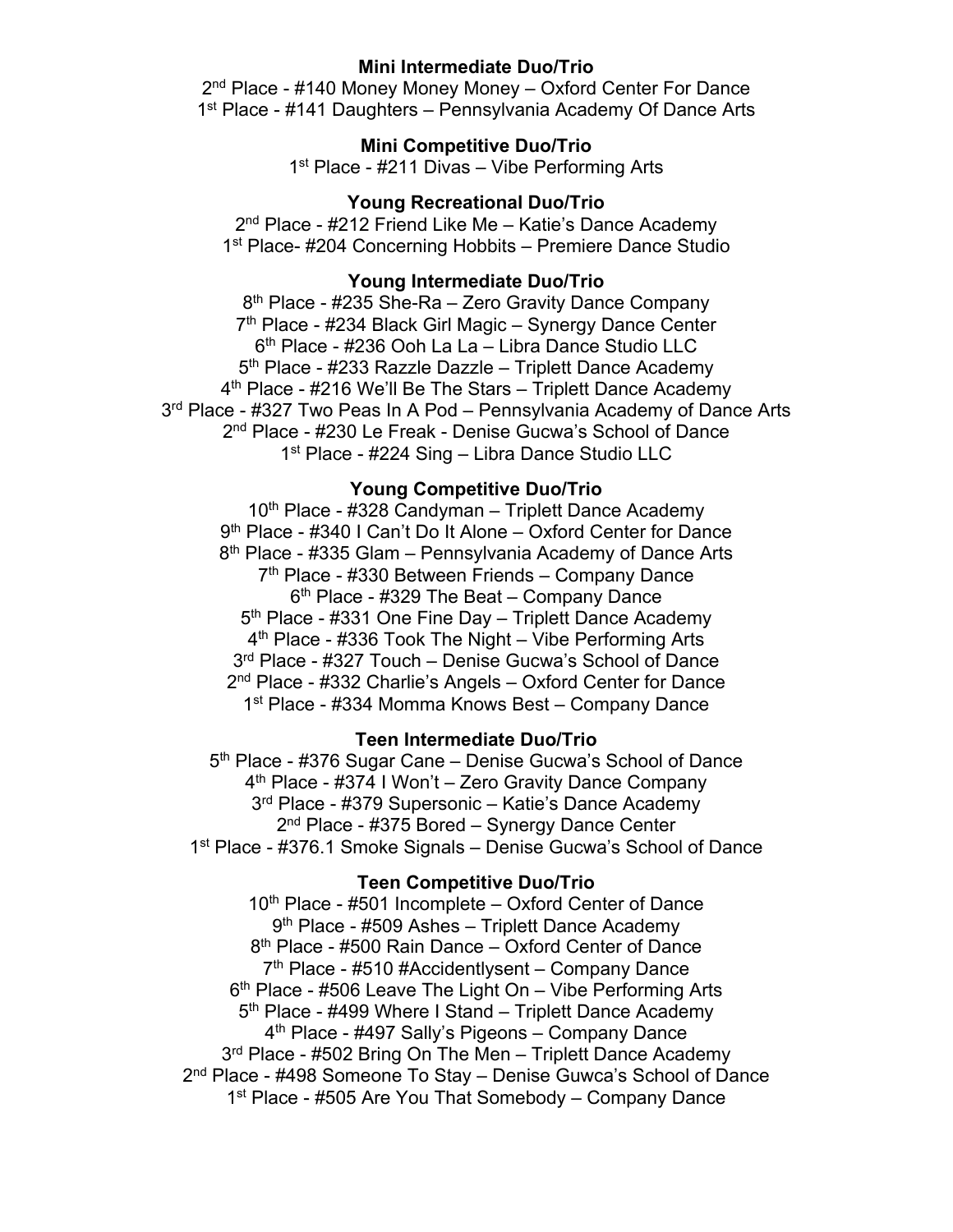## **Senior Intermediate Duo/Trio**

3<sup>rd</sup> Place - #468 As The World Caves In – Synergy Dance Center 2<sup>nd</sup> Place - #496 Lost Without You – Zero Gravity Dance Company 1<sup>st</sup> Place - #474 Burlesque – Synergy Dance Center

## **Senior Competitive Duo/Trio**

10<sup>th</sup> Place - #483 Remember – Oxford Center for Dance 9th Place - #488 North – Denise Gucwa's School of Dance 8<sup>th</sup> Place - #470 Ain't My Fault – Zero Gravity Dance Company  $7<sup>th</sup>$  Place - #490 Say My Name – Denise Gucwa's School of Dance 6th Place - #481 Wings – Denise Gucwa's School of Dance 6<sup>th</sup> Place - #485 All Through The Night – Premiere Dance Studio 5<sup>th</sup> Place- #476 Already Home – Triplett Dance Academy 4<sup>th</sup> Place - #489 These Boots Are Made For Walking – Oxford Center for Dance 3<sup>rd</sup> Place - #486 What a Good Woman Does – Pennsylvania Academy of Dance Arts 2nd Place - #487 Utican – Premiere Dance 1<sup>st</sup> Place - #478 Common Ground – Pennsylvania Academy of Dance Arts

### **Mini Recreational Small Group**

4th Place - #145 Lets Go Shopping – Oxford Center for Dance 3<sup>rd</sup> Place - #142 Estella – Libra Dance Studio LLC 2<sup>nd</sup> Place - #144 Touch The Sky – Triplett Dance Academy 1<sup>st</sup> Place - #143 California Girls - Vibe Performing Arts

## **Mini Intermediate Small Group**

5<sup>th</sup> Place - #181 Car Wash – Oxford Center for Dance  $4<sup>th</sup>$  Place - #183 Unforgettable – Pennsylvania Academy of Dance 3<sup>rd</sup> Place - #59 Just The Way You Are - Denise Gucwa's School of Dance 2nd Place - #66 That's How We Do - Denise Gucwa's School of Dance 1st Place - #179 Bibbidi Bobbidi Boo – Pennsylvania Academy of Dance Arts

### **Mini Competitive Small Group**

 $4<sup>th</sup>$  Place - #203 Wind It Up – Vibe Performing Arts 3<sup>rd</sup> Place - #207 Wild Horses – Vibe Performing Arts 2<sup>nd</sup> Place - #206 No Time for Tears – Company Dance 1<sup>st</sup> Place - #202 Rule The World – Company Dance

# **Young Recreational Small Group**

9th Place - #170 Daughters – Libra Dance Studio LLC  $8<sup>th</sup>$  Place - #171 Seize The Day – Zero Gravity Dance Company  $7<sup>th</sup>$  Place - #166 Black Sheep – Zero Gravity Dance Company  $6<sup>th</sup>$  Place - #164 Rhythm Nation – Zero Gravity Dance Company 5<sup>th</sup> Place - #165 Snow In The Garden – Premiere Dance Studio 5<sup>th</sup> Place - #172 Cest La Vie – Premiere Dance Studio 4<sup>th</sup> Place - #168 Born To Be Brave – Katie's Dance Academy 3<sup>rd</sup> Place - #163 From The Ground Up – Premiere Dance Studio 2<sup>nd</sup> Place - #167 Queen Bee – Triplett Dance Academy 1<sup>st</sup> Place - #169 Blame It On The Beat – Vibe Performing Arts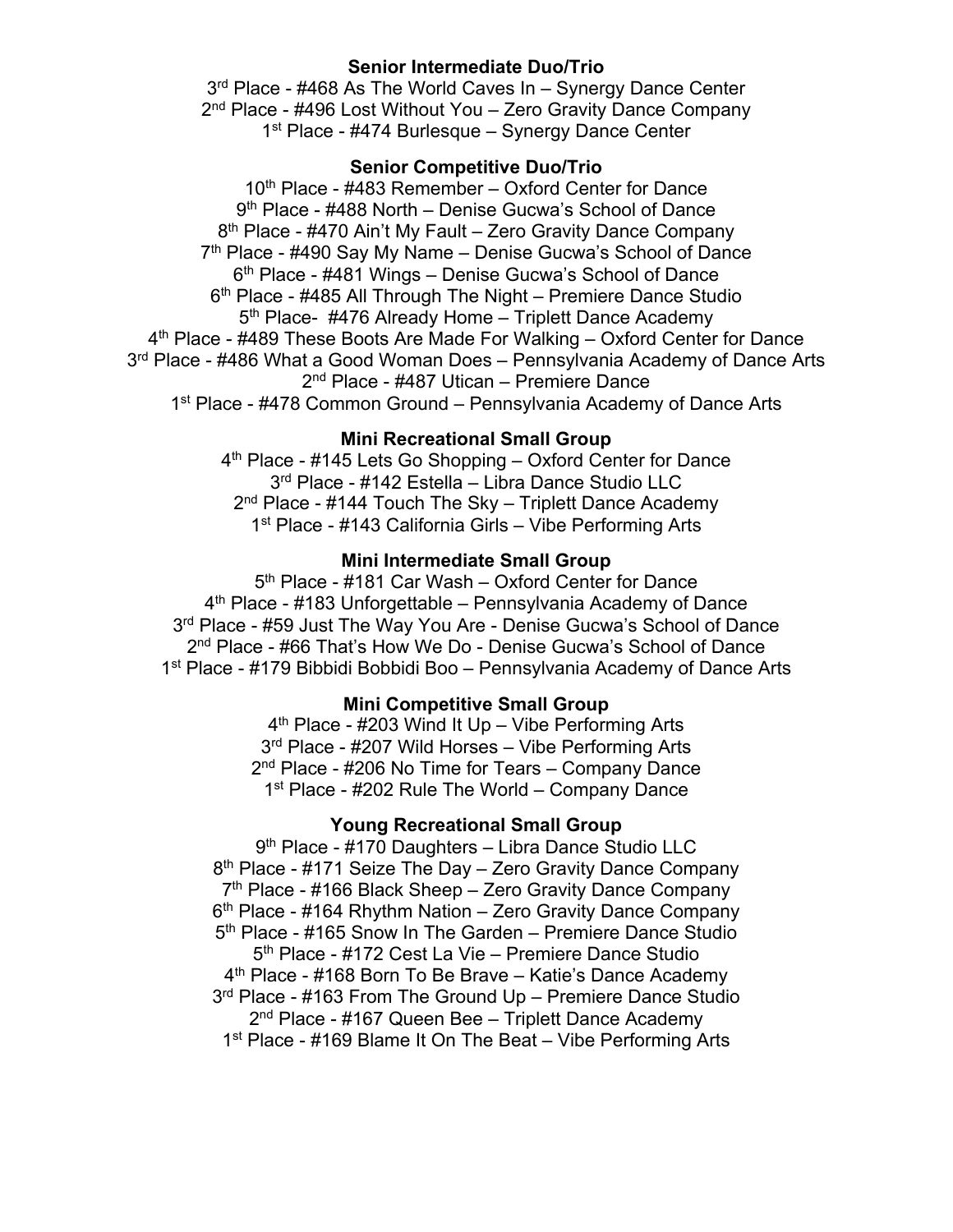#### **Young Intermediate Small Group**

10<sup>th</sup> Place - #229 Wherever You Will Go – Vibe Performing Arts 9<sup>th</sup> Place - #217 Get Crazy – Zero Gravity Dance Company 9<sup>th</sup> Place - #228 Flashlight – Zero Gravity Dance Company 8<sup>th</sup> Place - #232 The Charleston – Libra Dance Studio LLC  $7<sup>th</sup>$  Place - #213 Glitter In The Air – Katie's Dance Academy 6th Place - #219 Superstition - Denise Gucwa's School of Dance 5th Place - #223 Me Too – Vibe Performing Arts 4th Place - #225 Arms - Denise Gucwa's School of Dance 4<sup>th</sup> Place - #218 Not About Angels – Vibe Performing Arts 3<sup>rd</sup> Place - #221 Devil With The Blue Dress - Denise Gucwa's School of Dance 2<sup>nd</sup> Place - #220 One Bad Apple - Denise Gucwa's School of Dance 1<sup>st</sup> Place - #222 A Little Party – Vibe Performing Arts

### **Young Competitive Small Group**

10<sup>th</sup> Place - #326 Think – Oxford Center for Dance 9<sup>th</sup> Place - #314 Candyman – Oxford Center for Dance 8<sup>th</sup> Place - #318 Dreams – Pennsylvania Academy of Dance Arts 7<sup>th</sup> Place - #325 Dirty Orchestra – Company Dance  $7<sup>th</sup>$  Place - #311 Detention – Company Dance 6<sup>th</sup> Place - #309 Walking On Broken Glass – Vibe Performing Arts 5th Place - #315 Shout – Company Dance 4th Place - #306 Master A Hound – Denise Gucwa's School of Dance 3rd Place - #305 Haunted – Company Dance 2nd Place - #316 I Will Survive – Denise Gucwa's School of Dance 1<sup>st</sup> Place - #319 How To Save a Life – Vibe Performing Arts

## **Teen Recreational Small Group**

2<sup>nd</sup> Place - #367 Goodbye – Company Dance 1<sup>st</sup> Place - #372 Horns - Company Dance

## **Teen Intermediate Small Group**

10<sup>th</sup> Place - #364 Don't Worry About Me – Denise Gucwa's School of Dance  $10<sup>th</sup>$  Place - #352 The Sound of Music – Premiere Dance Studio 9<sup>th</sup> Place - #361 Wiser – Zero Gravity Dance Company 8th Place - #356 Just Watch Me Now – Denise Gucwa's School of Dance  $7<sup>th</sup>$  Place - #363 Down In The River – Premiere Dance studio 6th Place - #358 Black and Gold – Denise Gucwa's School of Dance 5<sup>th</sup> Place - #368 Heaven Hop - Premiere Dance Studio 4th Place - #359 Iris – Premiere Dance Studio 3<sup>rd</sup> Place - #354 Bottom Of The River – Denise Gucwa's School of Dance 2nd Place - #362 In The Silence – Denise Gucwa's School of Dance 1st Place - #366 Free Woman – Katie's Dance Academy

#### **Teen Competitive Small Group**

10<sup>th</sup> Place - #382 Both Sides Now – Triplett Dance Academy 9th Place - #386 Us – Vibe Performing Arts 8<sup>th</sup> Place - #387 Through Our Bodies – Company Dance 7<sup>th</sup> Place - #395 Burning Up – Denise Gucwa's School of Dance  $7<sup>th</sup>$  Place - #393 Bags Secured – Vibe Performing Arts  $6<sup>th</sup>$  Place - #385 A Twisted Fable – Triplett Dance Academy 5th Place - #398 Moulin Rouge – Company Dance 4th Place - #392 Jumpin Jumpin – Company Dance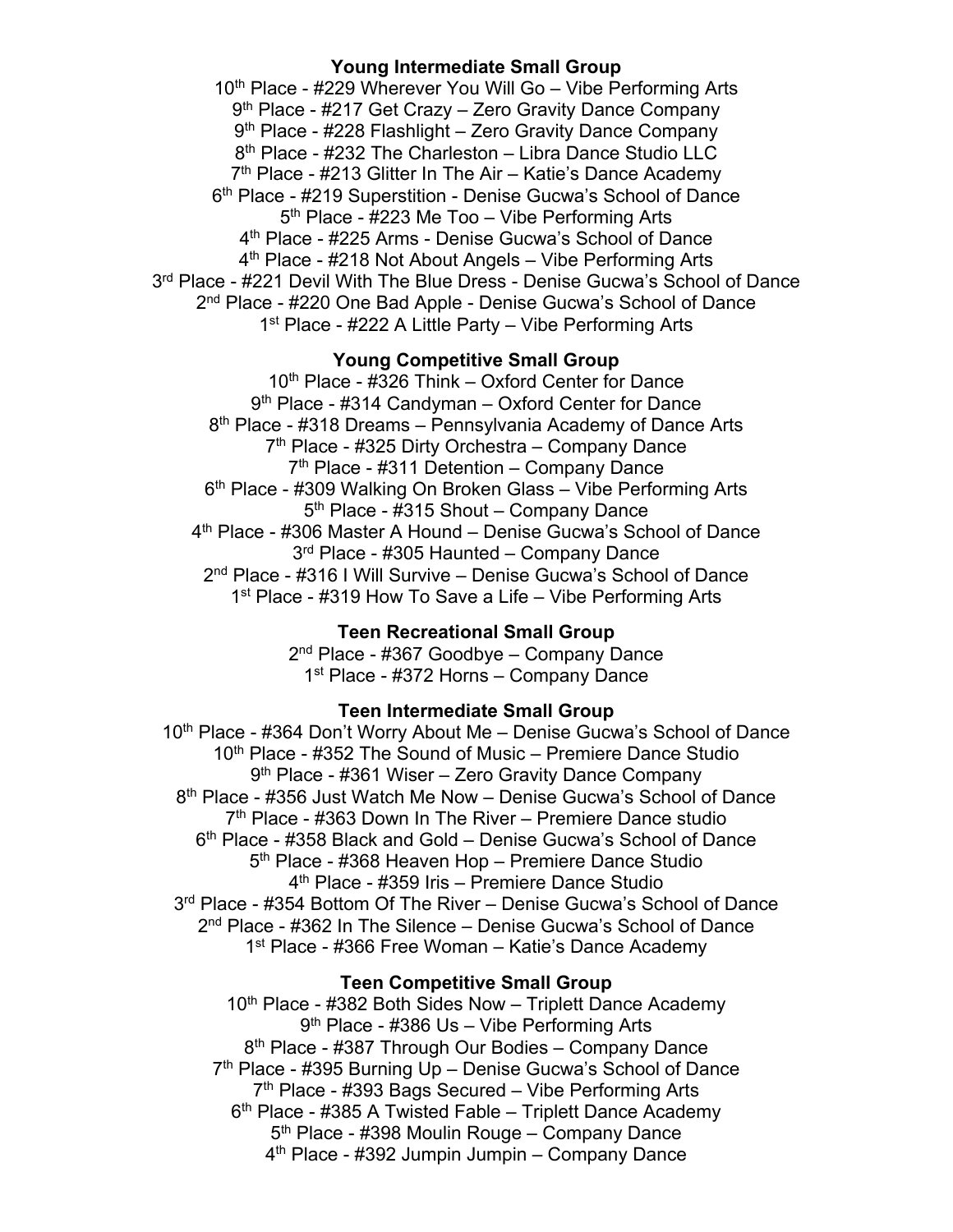3<sup>rd</sup> Place - #407 Hanging By A Thread – Vibe Performing Arts 2<sup>nd</sup> Place - #403 Someone In The Crowd – Oxford Center for Dance 1<sup>st</sup> Place - #400 Spine – Denise Gucwa's School of Dance

# **Senior Intermediate Small Group**

4<sup>th</sup> Place - #482 Burlesque – Zero Gravity Dance Company 3<sup>rd</sup> Place- #477 House of The Rising Sun - Zero Gravity Dance Company 2<sup>nd</sup> Place - #491 Hometown Glory – Zero Gravity Dance Company 1<sup>st</sup> Place - #471 Oceans – Zero Gravity Dance Company

## **Senior Competitive Small Group**

10<sup>th</sup> Place - #416 Independent Women – Premiere Dance Studio 9<sup>th</sup> Place - #467 Wasabi – Denise Gucwa's School of Dance 8<sup>th</sup> Place - #390 Life Is Not The Same – Denise Gucwa's School of Dance 7<sup>th</sup> Place - #494 I Put A Spell On You – Oxford Center for Dance 6<sup>th</sup> Place - #472 Show Me Love – Oxford Center for Dance 5<sup>th</sup> Place - #466 I Believe In A Thing Called Love – Oxford Center for Dance 4<sup>th</sup> Place - #495 Must Have Been Love – Pennsylvania Academy of Dance Arts 3rd Place - #463 Selah – Premiere Dance Studio 2<sup>nd</sup> Place - #493 Maria – Premiere Dance Studio 1<sup>st</sup> Place - #464 Cut To The Feeling – Pennsylvania Academy of Dance Arts

#### **Mini Recreational Large Group**

2<sup>nd</sup> Place #173 Trolls - Libra Dance Studio LLC 1<sup>st</sup> Place - #174 Pom Poms – Triplett Dance Academy

## **Young Recreational Large Group**

4th Place - #185 She-Wolf – Libra Dance Studio LLC 3rd Place - #191 Rockin Robin – Libra Dance Studio LLC 2nd Place - #180 Shake Your Groove Thing – Libra Dance Studio LLC 1<sup>st</sup> Place - #190 Can't Stop The Feeling – Premiere Dance Studio

#### **Young Intermediate Large Group**

4th Place - #214 Mad Hatter – Libra Dance Studio LLC 3rd Place - #242 Rain On Me – Libra Dance Studio LLC 2<sup>nd</sup> Place - #238 Invading My Mind – Katie's Dance Academy 1st Place - #73 Girls Just Wanna Have Fun – Denise Gucwa's School of Dance

# **Young Competitive Large Group**

1<sup>st</sup> Place - #302 Oh Calabria – Triplett Dance Academy

#### **Teen Intermediate Large Group**

3<sup>rd</sup> Place - #369 Soldier – Zero Gravity Dance Company 2nd Place - #373 Route 66 – Premiere Dance Studio 1st Place - #371 Startin' Somethin' – Katie's Dance Academy

### **Teen Competitive Large Group**

10th Place - #342 Colors – Libra Dance Studio LLC 9<sup>th</sup> Place - #405 Manolo – Denise Gucwa's School of Dance 8<sup>th</sup> Place - #349 Use Somebody – Premiere Dance Studio 7<sup>th</sup> Place - #351 Big Spender - Libra Dance Studio LLC 6<sup>th</sup> Place - #347 Last Dance – Pennsylvania Academy of Dance Arts 5<sup>th</sup> Place - #344 Growing Pains – Katie's Dance Academy 4th Place - #355 Dear Texas – Libra Dance Studio LLC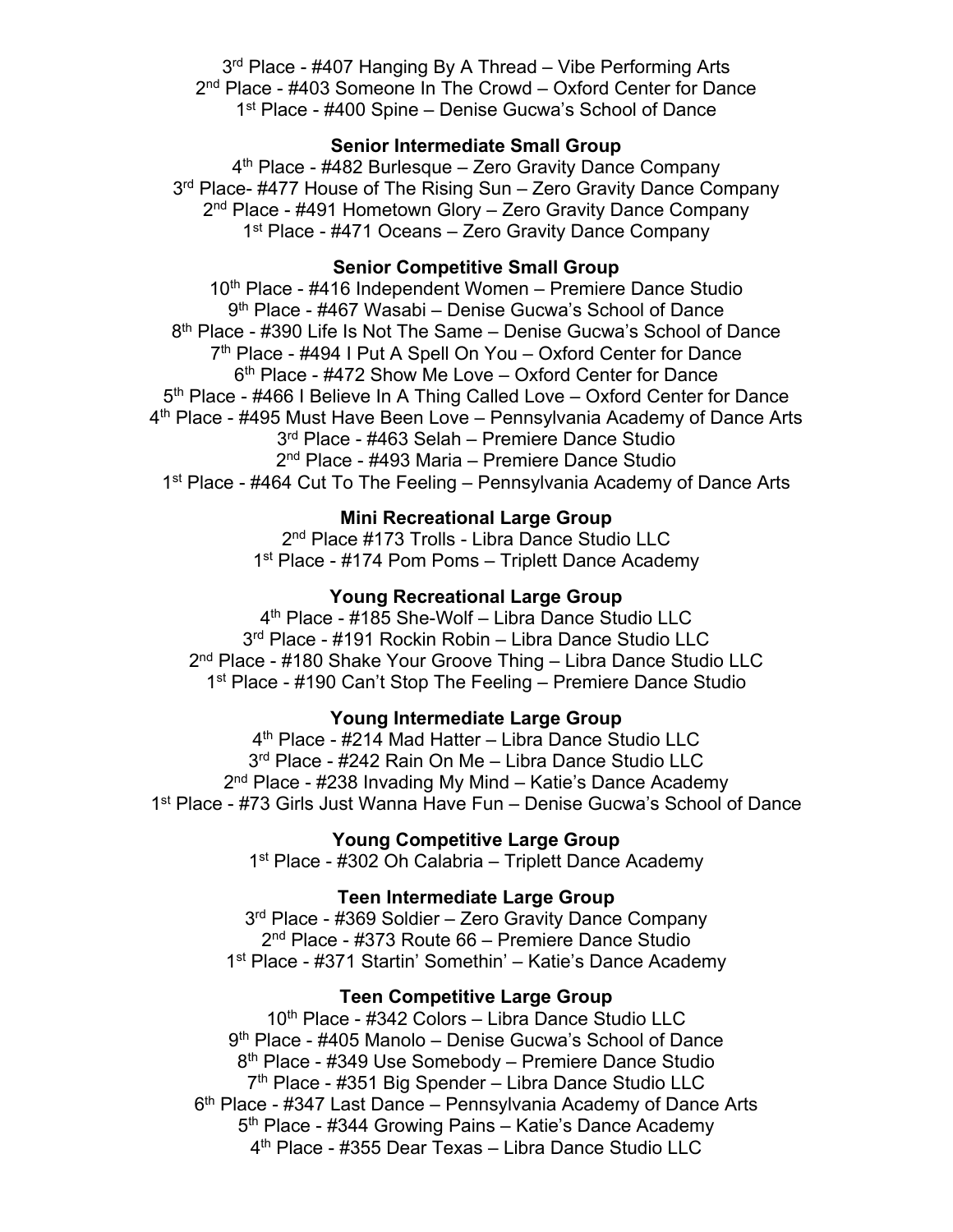3rd Place - #413 Minus Sixty One – Denise Gucwa's School of Dance 2nd Place - #370 Diamonds Are Invincible – Denise Gucwa's School of Dance 1<sup>st</sup> Place - #345 Power Over Me – Premiere Dance Studio

#### **Senior Intermediate Large Group**

1<sup>st</sup> Place - #465 Got It In You – Zero Gravity Dance Company

# **Senior Competitive Large Group**

1<sup>st</sup> Place - #475 Didn't It Rain – Premiere Dance Studio

### **Teen Intermediate Line**

3<sup>rd</sup> Place - #402 The Greatest Show – Denise Gucwa's School of Dance 2<sup>nd</sup> Place - #414 Faded – Katie's Dance Academy 1st Place - #378 Wind It Up – Premiere Studio

#### **Teen Competitive Line**

1<sup>st</sup> Place - #415 Public Service Announcement – Zero Gravity Dance Company

## **Teen Competitive Production**

1<sup>st</sup> Place - #380 Change Is Everything – Oxford Center For Dance

## **Judges Choice Awards**

#### **Outstanding Entertainment**

#20 Evolve – Company Dance #105 Don't Stop Me Now – Denise Gucwa's School of Dance #190 Can't Stop The Feeling – Premiere Dance Studio #280 Nawlins – Company Dance #331 One Fine Day – Triplett Dance Academy #351 Hey Big Spender – Libra Dance Studio LLC #460 Bring On The Men – Zero Gravity Dance Company

#### **Showmanship**

#57 Whistle Down The Way – Company Dance #109 Put The Gun Down – Premiere Dance Studio #147 Pom Poms – Triplett Dance Academy #238 Invading My Mind – Katie's Dance Academy #321 Shrek – Oxford Center for Dance #371 Startin' Somethin' – Katie's Dance Academy #502 Bring On The Men – Triplett Dance Academy

### **Technical Excellence**

#64 The Warrior – Premiere Dance Studio #99 Send In The Clowns – Jazz Unlimited Studio of Dance Arts #194 Make It Look Easy – Vibe Performing Arts #254 For You – Libra Dance Studio LLC #334 Momma Knows Best – Company Dance #370 Diamonds Are Invincible – Denise Gucwa's School of Dance #487 Utican – Premiere Dance Studio

### **Emotional Execution**

#17 Rescue – Triplett Dance Academy #80 Sin In Your Skin – Oxford Center for Dance #202 Rule the World – Company Dance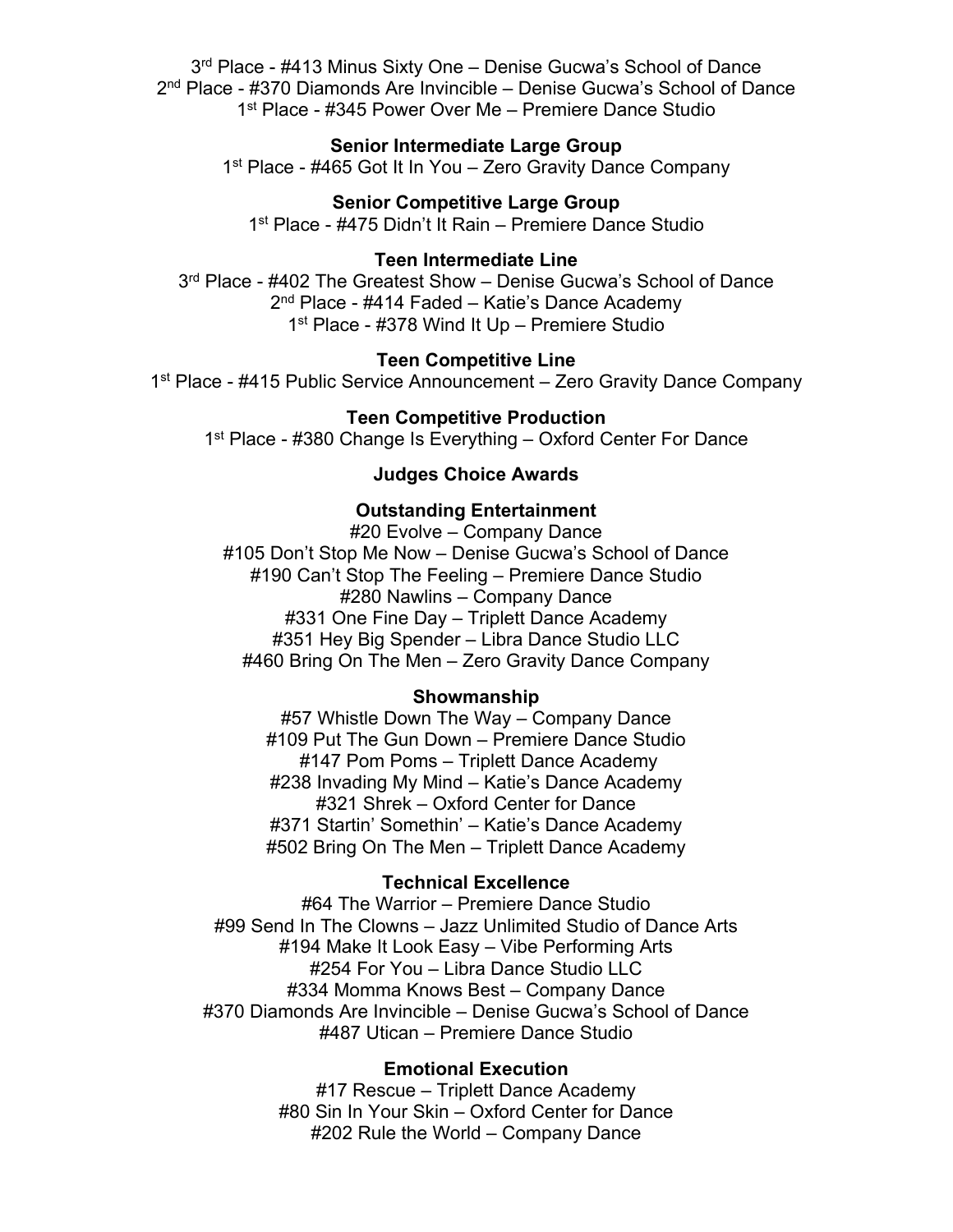#279 One – Oxford Center For Dance #339 So Small – Synergy Dance Center #361 Wiser – Zero Gravity Dance Company #454 Older – Synergy Dance Center

#### **Outstanding Choreography**

#10 Crazy – Pennsylvania Academy of Dance Arts #92 If You Need To Keep Time On Me – Pennsylvania Academy of Dance Arts #141 Daughters- Pennsylvania Academy of Dance Arts #254 For You – Libra Dance Studio LLC #306 Master A Hound – Denise Gucwa's School of Dance #345 Power Over Me – Premiere Dance Studio #478 Common Ground – Pennsylvania Academy of Dance Arts

**ADDC Studio of Excellence –** Oxford Center For Dance

**Overall High Point Student Choreography** #98 Half A Man – Madison Dillon – Vibe Performing Arts

**Overall High Point Recreational Solo/Duo/Trio** #177 Super C-U-T-E – Emeline Hause – Vibe Performing Arts

**Overall High Point Recreational Group/Line/Production** #169 Blame It On The Beat – Vibe Performing Arts

**Overall High Point Intermediate Solo/Duo/Trio** #154 Do Your Thing – Harper Miller – Vibe Performing Arts

**Overall High Point Intermediate Group/Line/Production** #366 Free Woman – Katie's Dance Academy

**Overall High Point Competitive Solo/Duo/Trio** #99 Send In The Clowns – Sophia Destasio – Jazz Unlimited Studio of Dance Arts

**Overall High Point Competitive Group/Line/Production** #464 Cut To The Feeling – Pennsylvania Academy of Dance Arts

#### **Artistic Adventures**

#10 Crazy – Pennsylvania Academy of Dance Arts #12 Twisted Games – Synergy Dance Center #15 I Started – Company Dance #17 Rescue – Triplett Dance Academy #20 Evolve – Company Dance #27 No Problem – Vibe Performing Arts #38 I Want More – Libra Dance Studio LLC #44 You Told Me – Premiere Dance Studio #45 All Gone (No Escape) – Denise Gucwa's School of Dance #55 Ashes – Oxford Center for Dance #58 Don't Wanna Think – Vibe Performing Arts #65 Flashing Lights – Denise Gucwa's School of Dance #69 Sound of Silence – Triplett Dance Academy #84 The End of Love – Oxford Center for Dance #86 Turning Page – Oxford Center for Dance #90 Honeybee – Vibe Performing Arts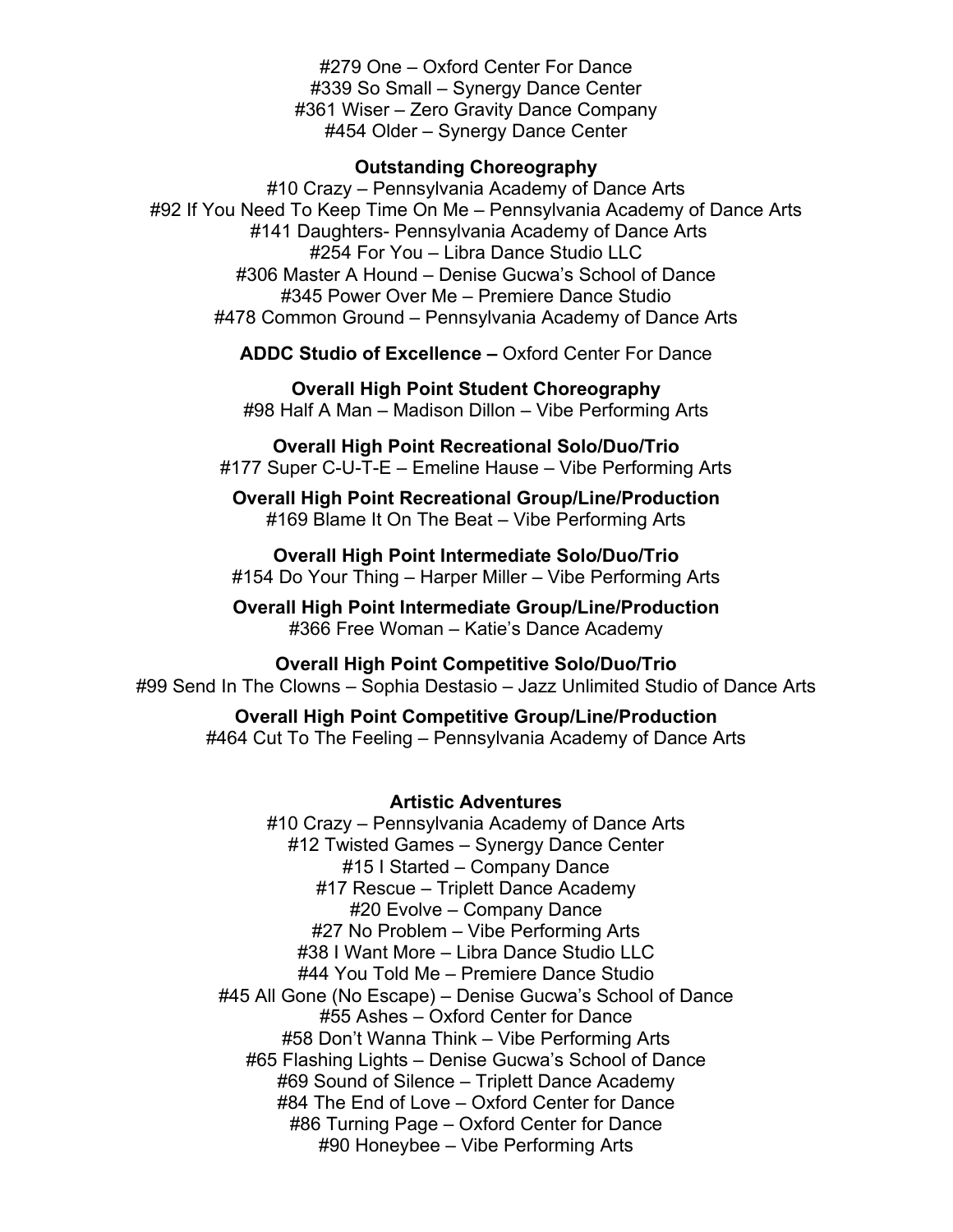#91 Cry Baby – Pennsylvania Academy of Dance Arts #98 Half A Man – Vibe Performing Arts #99 Send In The Clowns – Jazz Unlimited Studio of Dance Arts #101 Shout – Jazz Unlimited Studio of Dance Arts #102 Still In Love – Vibe Performing Arts #105 Don't Stop Me Now – Denise Gucwa's School of Dance #107 My Way – Oxford Center for Dance #108 Proud Mary – Premiere Dance Studio #109 Put The Gun down – Premiere Dance Studio #117 Stay – Pennsylvania Academy of Dance Arts #121 Total Eclipse of The Heart – Denise Gucwa's School of Dance #147 Globetrotters – Libra Dance Studio LLC #154 Do Your Thing – Vibe Performing Arts #161 Goin' In – Katie's Dance Academy #169 Blame It On The Beat – Vibe Performing Arts #171 Seize The Day – Zero Gravity Dance Company #176 Stupid Cupid – Vibe Performing Arts #177 Super C-U-T-E – Vibe Performing Arts #194 Make It Look Easy – Vibe Performing Arts #199 You Raise Me Up – Vibe Performing Arts #207 Wild Horses – Vibe Performing Arts #209 Wow – Synergy Dance Center #230 Le Freak – Denise Gucwa's School of Dance #238 Invading My Mind – Katie's Dance Academy #239 Another Love – Oxford Center for Dance #241 Telephone – Denise Gucwa's School of Dance #243 Jive Bunny 50's Remix – Oxford Center for Dance #245 Confident – Oxford Center for Dance #246 Mercy – Vibe Performing Arts #248 Felt Cute – Vibe Performing Arts #251 All I Want Is You – Oxford Center For Dance #253 My Girl – Pennsylvania Academy of Dance Arts #254 For You – Libra Dance Studio LLC #259 If Only – Vibe Performing Arts #260 Popular – Oxford Center for Dance #264 Showoff – Pennsylvania Academy of Dance Arts #265 All That Jazz – Vibe Performing Arts #271 Internal Saboteur – Company Dance #275 Put It On Me - Company Dance #283 This is Real - Company Dance #288 Glitter In The Air – Company Dance #289 Your Song – Denise Gucwa's School of Dance #295 Brave – Vibe Performing Arts #300 Shoo Shoo Sha Boogie – Company Dance #301 Stayin Alive – Jazz Unlimited Studio of Dance Arts #316 I Will Survive – Denise Gucwa's School of Dance #318 Dreams – Pennsylvania Academy of Dance Arts #326 Think – Oxford Center for Dance #329 The Beat – Company Dance #333 B E A T – Oxford Center for Dance #334 Momma Knows Best – Company Dance #355 Dear Texas – Libra Dance Studio LLC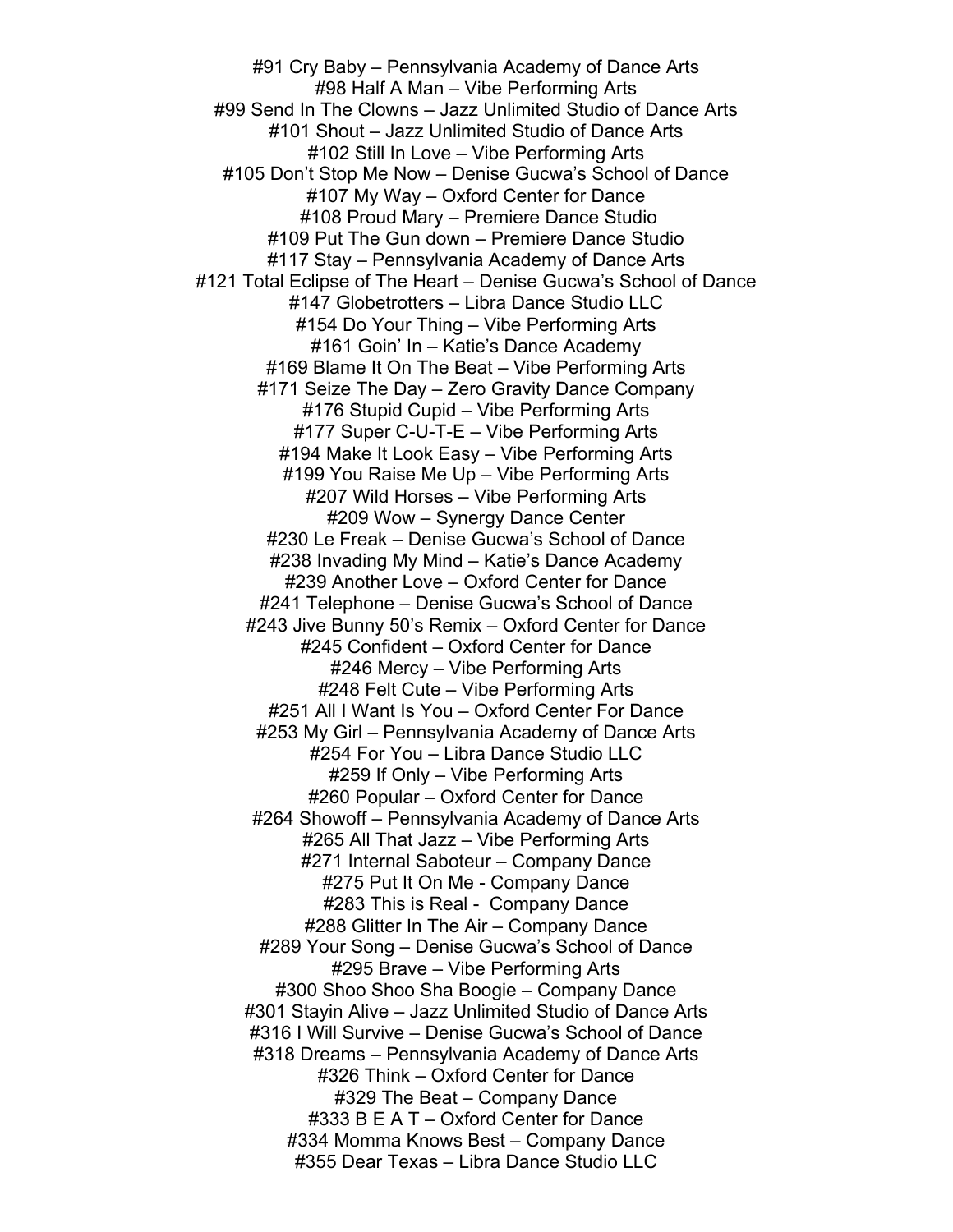#362 In The Silence – Denise Gucwa's School of Dance #385 ATwisted Fable – Triplett Dance Academy #387 Through Our Bodies – Company Dance #403 Someone In The Crowd – Oxford Center for Dance #407 Hanging By A Thread – Vibe Performing Arts #423 Control – Katie's Dance Academy #425 Got It In You – Katie's Dance Academy #431 Notorious – Zero Gravity Dance Company #436 Dynasty – Denise Gucwa's School of Dance #437 No Day But Today – Katie's Dance Academy #440 Wake Me Up – Zero Gravity Dance Company #447 Young and Beautiful – Zero Gravity Dance Company #454 Older – Synergy Dance Center #460 Bring On The Men – Zero Gravity Dance Company #463 Selah – Premiere Dance Studio #478 Common Ground - Pennsylvania Academy of Dance Arts #481 Wings – Denise Gucwa's School of Dance #485 All Through The Night – Premiere Dance Studio #499 Where I Stand – Triplett Dance Academy

#### **Elite Team**

#1 Falling Up – Premiere Dance Studio #6 Fall – Denise Gucwa's School of Dance #7 Falling Apart – Triplett Dance Academy #10 Crazy – Pennsylvania Academy of Dance Arts #17 Rescue – Triplett Dance Academy #24 Flow-Ting – Premiere Dance Studio #25 Get It On The Floor – Libra Dance Studio LLC #26.1 Not A Game – Zero Gravity Dance Company #33 New Attitude – Pennsylvania Academy of Dance Arts #35 Boss – Libra Dance Studio LLC #40 Deep Water – Vibe Performing Arts #41 Ignite – Vibe Performing Arts #43 Burlesque – Triplett Dance Academy #44 You Told Me – Premiere Dance Studio #45 All Gone (No Escape) – Denise Gucwa's School of Dance #54 Shallow – Denise Gucwa's School of Dance #55 Ashes – Oxford Center For Dance #56 When We're Older – Denise Gucwa's School of Dance #57 Whistle Down The Way – Company Dance #58 Don't Wanna Think – Vibe Performing Arts #60 Forget About The Boy – Triplett Dance Academy #64 The Warrior – Premiere Dance Studio #65 Flashing Lights – Denise Gucwa's School of Dance #66.1 Heal – Vibe Performing Arts #69 Sound of Silence – Triplett Dance Academy #74 Nuclear – Oxford Center for Dance #75 In This Shirt – Denise Gucwa's School of Dance #78 Amen – Denise Gucwa's School of Dance #80 Sin In Your Skin – Oxford Center of Dance #81 Are You With Me – Oxford Center of Dance #83 War of Hearts – Oxford Center of Dance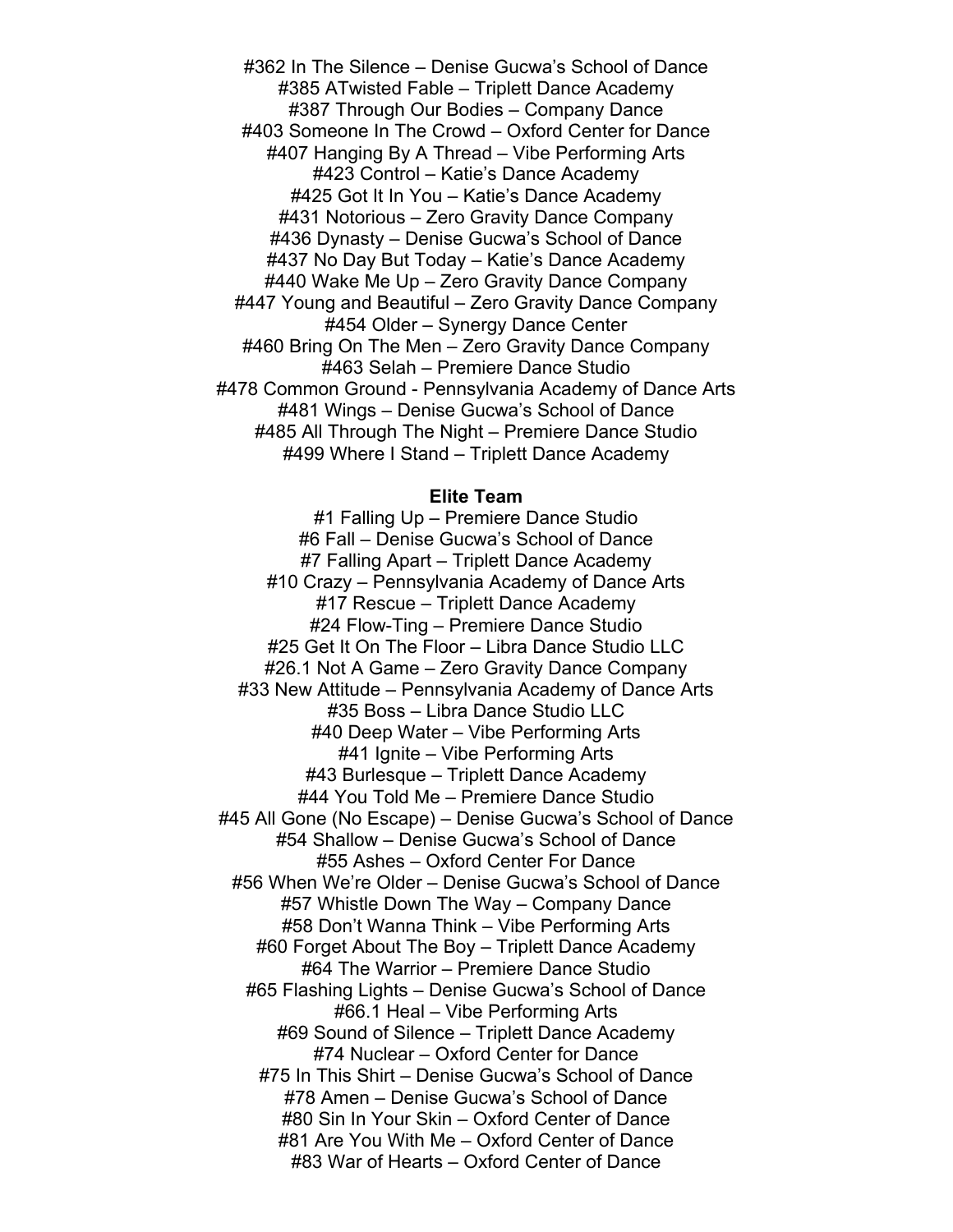#85 Inertia – Oxford Center of Dance #88 Turning Tables – Premiere Dance Studio #90 Honeybee – Vibe Performing Arts #91 Cry Baby – Pennsylvania Academy of Dance Arts #92 If You Need To Keep Time On Me – Pennsylvania Academy of Dance Arts #98 Half A Man – Vibe Performing Arts #99 Send In The Clowns – Jazz Unlimited Studio of Dance Arts #100 Stand Up – Company Dance #101 Shout – Jazz Unlimited Studio of Dance Arts #102 Still In Love – Vibe Performing Arts #105 Don't Stop Me Now - Denise Gucwa's School of Dance #107 My Way – Oxford Center for Dance #108 Proud Mary – Premiere Dance Studio #109 Put The Gun Down - Premiere Dance Studio #111 Misunderstood – Pennsylvania Academy of Dance Arts #112 Moderation – Synergy Dance Center #117 Stay Pennsylvania Academy of Dance Arts #120 Summer – Vibe Performing Arts #128.1 Sir Duke – Premiere Dance Studio #129 Ain't No Sunshine – Oxford Center for Dance #132 Autumn – Vibe Performing Arts #134 Tippy Toes – Katie's Dance Academy #136 Everybody Wants To Rule The World – Vibe Performing Arts #147 Globetrotters – Libra Dance Studio LLC #149 Bad – Zero Gravity Dance Company #153 Covergirl – Vibe Performing Arts #154 Do Your Thing – Vibe Performing Arts #156 Dream It Possible – Synergy Dance Center #157 Survive – Vibe Performing Arts #161 Goin' In – Katie's Dance Academy #169 Blame It On The Beat – Vibe Performing Arts #177 Super C-U-T-E – Vibe Performing Arts #186 It's All About Me – Oxford Center for Dance #190 Can't Stop The Feeling – Premiere Dance Studio #192 Bad To The Bone – Vibe Performing Arts #194 Make It Look Easy – Vibe Performing Arts #197 Glam – Vibe Performing Arts #198 A Little Too Much – Denise Gucwa's School of Dance #199 You Raise Me Up – Vibe Performing Arts #202 Rule The World – Company Dance #204 Concerning Hobbits – Premiere Dance Studio #206 No Time For Tears – Company Dance #207 Wild Horses – Vibe Performing Arts #209 Wow – Synergy Dance Center #216 We'll Be The Stars – Triplett Dance Company #220 One Bad Apple – Denise Gucwa's School Of Dance #233 Razzle Dazzle – Triplett Dance Academy #238 Invading My Mind – Katie's Dance Academy #239 Another Love – Oxford Center for Dance #241 Telephone – Denise Gucwa's School of Dance #244 Tell Me Something I Don't Know – Oxford Center for Dance #245 Confident – Oxford Center for Dance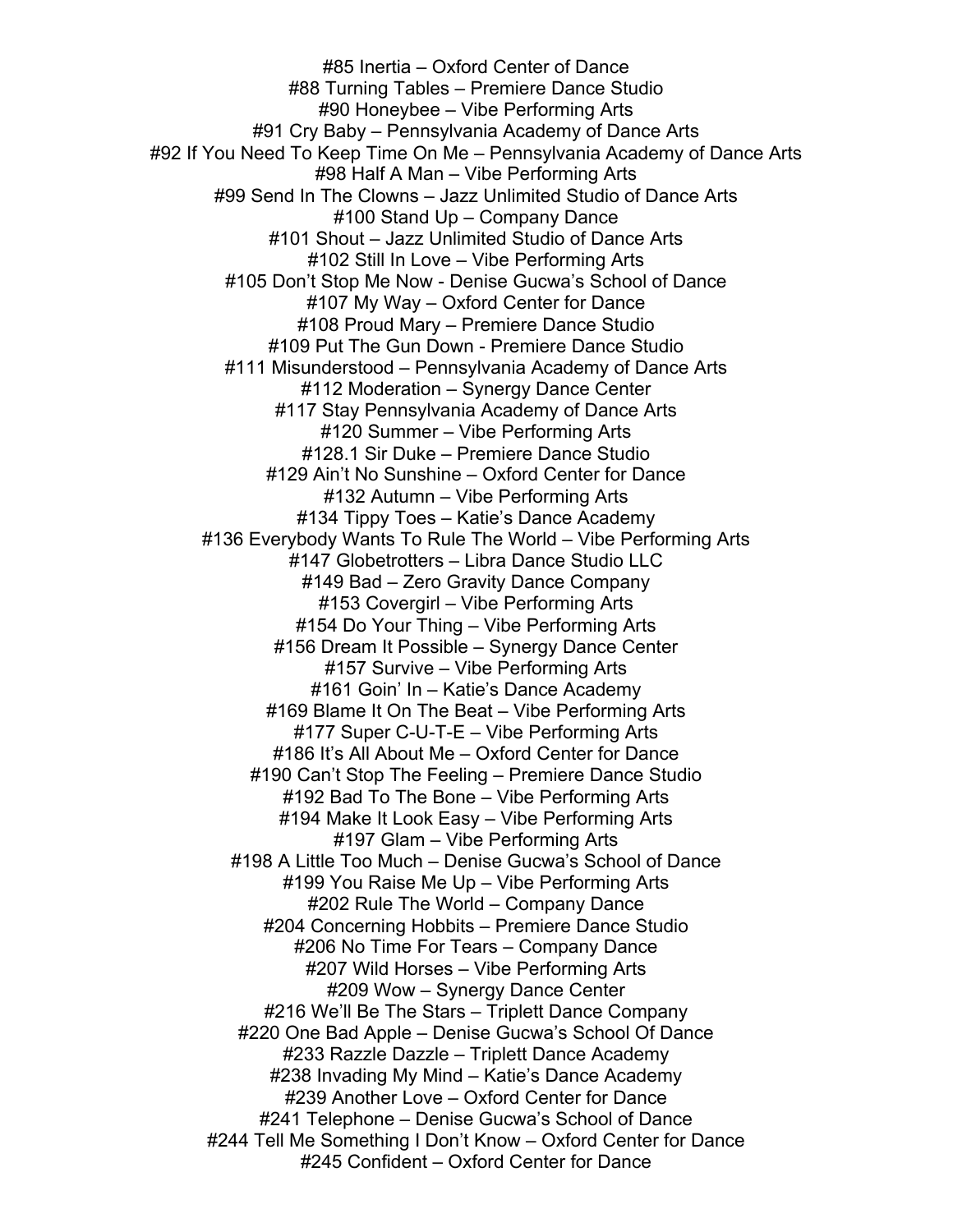#246 Mercy – Vibe Performing Arts #248 Felt Cute – Vibe Performing Arts #251 All I Want Is You – Oxford Center for Dance #253 My Girl – Pennsylvania Academy of Dance Arts #254 For You – Libra Dance Studio LLC #255 Wake Up – Synergy Dance Center #257 Hurt – Vibe Performing Arts #260 Popular – Oxford Center for Dance #261 Nothing Short of Wonderful – Oxford Center for Dance #262 Hit Me With Your Best Shot – Oxford Center for Dance #265 All That Jazz – Vibe Performing Arts #267 Come and Get Your Love – Oxford Center for Dance #271 Internal Saboteur – Company Dance #272 Helium – Company Dance #273 The First Time – Denise Gucwa's School of Dance #275 Put It On Me – Company Dance #280 Nawlins – Company Dance #283 This is Real – Company Dance #288 Glitter In The Air – Company Dance #289 Your Song – Denise Gucwa's School of Dance #290 Trying – Denise Gucwa's School of Dance #291 Warrior – Oxford Center of Dance #292 Piece by Piece – Vibe Performing Arts #298 I Just Want To Be A Star – Oxford Center for Dance #300 Shoo Shoo Sha Boogie – Company Dance #301 Stayin Alive – Jazz Unlimited Studio of Dance Arts #309 Walking On Broken Glass – Vibe Performing Arts #314 Candyman – Oxford Center for Dance #315 Shout – Company Dance #316 I Will Survive – Denise Gucwa's School of Dance #318 Dreams – Pennsylvania Academy of Dance Arts #319 How To Save A Life – Vibe Performing Arts #329 The Beat – Company Dance Company #331 One Fine Day – Triplett Dance Academy #332 Charlie's Angels – Oxford Center for Dance #333 B E A T – Oxford Center for Dance #334 – Momma Knows Best – Company Dance #335 Glam – Pennsylvania Academy of Dance Arts #339 So Small – Synergy Dance Center #348 Glamorous – Company Dance #355 Dear Texas – Libra Dance Studio LLC #366 Free Woman – Katie's Dance Acadmey #376.1 Smoke Signals – Denise Gucwa's School of Dance #378 Wind It Up – Premiere Dance Studio #379 Supersonic – Katie's Dance Academy #382 Both Sides Now – Triplett Dance Academy #385 A Twisted Fable – Triplett Dance Academy #387 Through Our Bodies – Company Dance #389 Angel By The Wings – Oxford Center For Dance #391 Stop This Flame – Oxford Center For Dance #392 Jumpin Jumpin – Company Dance #400 Spine – Denise Gucwa's School of Dance